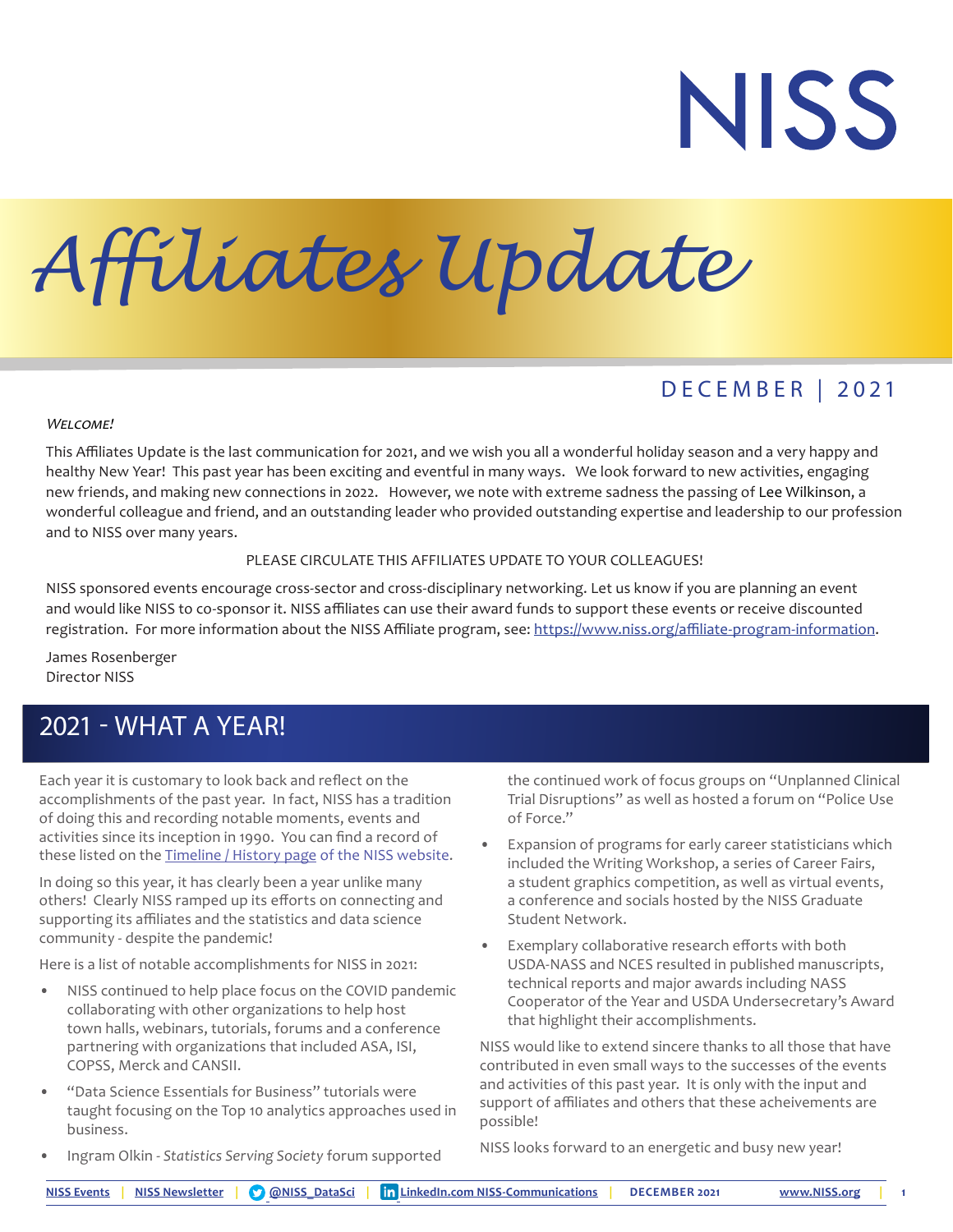## RECENT EVENT: GOVERNMENT AGENCY CAREER FAIR

#### Government Agency Career Fair - Fall 2021

"*When you work for the government, you're not just working for a job, you are working for a mission.*"

Eileen O'Brien (NASS)

We had an outstanding lineup of speakers during this Government Career Fair which took place on Wednesday, December 8, 2021, from 12-1:30 pm ET. Statisticians in governmental institutions have an important role to play when it comes to the data they collect, as well as the importance of the research they engage in. The research that comes from this data becomes very influential in the choices that are made in government and is the principal foundation for informing policy issues that impact all aspects of society in the United States.

This session gave us a better sense of what it's like to work as a statistician in a governmental agency and provides valuable input about the kinds of opportunities there are for data scientists in the federal government. More importantly, this webinar better informs us on how to prepare yourself for obtaining a governmental position and the types of skills necessary to perform statistical research once you get there.

For this Government Career Fair, NISS brought together speakers who have extensive knowledge and experience in working for the federal government. These speakers included Patricia S. Hu (Bureau of Transportation Statistics), Rachel E. Morgan (Bureau of Justice Statistics), and was moderated by Eileen O'Brien (National Agricultural Statistics Service (NASS)). The original speakers list during this session included Jeffrey Gonzalez with the USDA Economic Research Service, however due to last minute changes his presentation will be postponed until the next Governmental Career Fair in Spring 2022.

## NISS PRESS RELEASE

#### NISS Notes the Passing of a Beloved Colleague

With much sadness, NISS notes the passing of a good friend and colleague, Leland (Lee) Wilkinson (November 5, 1944 – December 10, 2021). Lee was a current Member of the NISS Board of Trustees since 2016 and a long-term friend and supporter of NISS. He has taken part in many NISS hosted events over the years most recently the NISS Writing Workshop for Junior Researchers, the webinar "*What's in a name – data analytics, machine learning, artificial intelligence and what else?*" and taught the NISS Essential Data Science for Business tutorial, "*Descriptive Analytics, Exploratory Data Analysis, and Data Visualization.*"

In 2010 he was the recipient of the NISS Distinguished Service Award. His citation epitomizes his positive impact on NISS, then and hence: "*In recognition of too many forms of service to NISS to list. The most notable things, of course, are his four years as Vice-Chair of the Board of Trustees, seven+ years as chair of the Affiliates Committee, and at least six years on the Executive Committee. Equally important, he has been a major force in several affiliates' workshops and formation of the affiliates' clusters. Speaking personally again, his wise counsel and support have helped me have the confidence to move NISS forward.*"

Our speakers gave great resources to prospective employees and gave us a better understanding of the kinds of projects statisticians in a federal agency work on. Each presenter gave a 15-20 minute overview of their experiences, and shared information about their agencies and helpful tips to getting through the application process. This webinar also allowed for Q&A throughout the session and the speakers continued to answer questions after their presentations.



[Read the complete story with session recording and links to the](https://www.niss.org/news/fall-2021-government-agency-career-fair)  [slides used by the speakers on the NISS website!](https://www.niss.org/news/fall-2021-government-agency-career-fair)

Lee was Chief Scientist at H2O, and Adjunct Professor of Computer Science at the University of Illinois at Chicago. He wrote the SYSTAT statistical package and founded SYSTAT Inc. in 1984. His awards included Fellow of the American Statistical Association, a Fellow of the American Association for the Advancement of Science, and an elected member of the International Statistical Institute. He is also the author of The *Grammar of Graphics*, the foundation for a number of commercial and open-source visual analytic systems.

 NISS mourns the loss of a wonderful colleague and friend, and extend our sincere condolences to his wife, Marilyn Vogel, and his daughters Amie Wilkinson and Caroline Wilkinson.

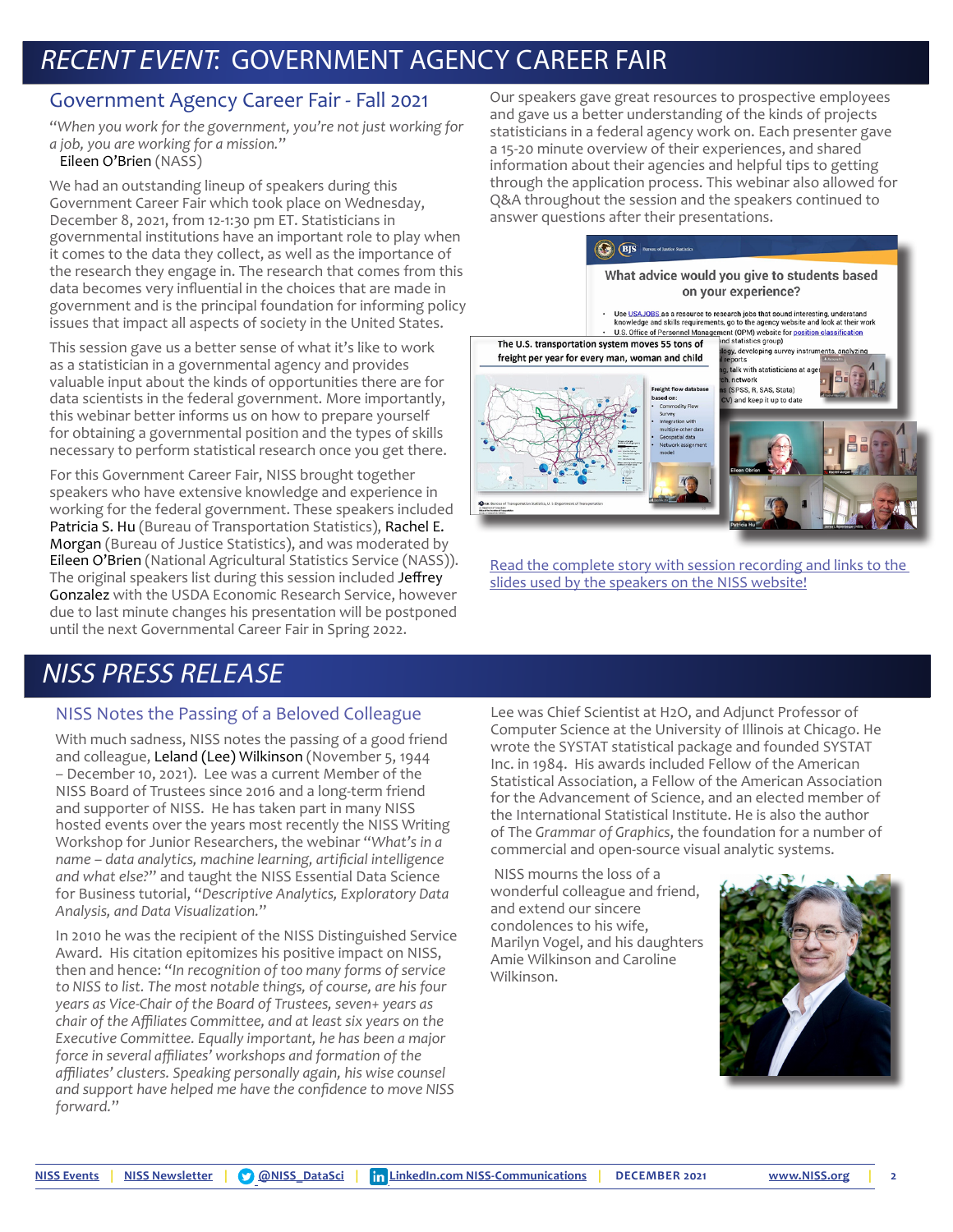## UPCOMING EVENTS

## **NISS**

#### JANUARY 2022

#### NISS Statistically Accurate Interactive Displays ... in Graphics!

Call to Competition Date: January 15, 2022 Event Type: Student Competition

Do you love to make insightful discoveries in education data and cuttingedge visualizations to display them? NISS has a New COMPETITION FOR YOU! Great examples of data visualization and interactive graphics are popping up everywhere! See the examples collected at these sites: The 34 Best... [\(read more](https://www.niss.org/events/niss-statistically-accurate-interactive-displays-graphics-0))

#### APRIL

#### 14th Annual Conference on Statistical Issues in Clinical Trials: Subgroup Analysis

Event Date: April 12, 2022, 8:30 AM to 4:30 PM ET Event Location: University of Pennsylvania, Philadephia

Conference Theme is Subgroup Analysis. Save the Date! Registration will open beginning in January 2022! [\(read more\)](https://www.niss.org/events/14th-annual-conference-statistical-issues-clinical-trials-subgroup-analysis)

#### AUGUST

#### International Total Survey Error Workshop (ITSEW) 2022

Event Date: 31 August - 2 September, 2022 Event Location: University of Manchester, UK

Theme: "Total Error in Official Statistics: Current Practices and New Methods." The International Total Survey Error Workshop 2022 will take place from the 31st of August through the 2nd September 2022. It will be hosted by The Cathie Marsh Institute for Social Research and The Social Statistics Department,... [\(read more](https://www.niss.org/events/international-total-survey-error-workshop-itsew-2022))

#### ANTICIPATED EVENTS for 2022!

#### Virtual Career Fairs

Each month throughout Spring, 2022

NISS-Merck Virtual Meet-ups

Event Dates: Spring and Fall, 2022

NISS Graduate Student Research Conference

Event Date: June, 2022

Data Visualization Competition: Statistically Accurate Interactive Displays,...In Graphics!

Event Date: Spring, 2022

NISS at JSM

Event Date: August, 2022

2022 NISS Writing Workshop for Junior Researchers Event Date: August, 2022

> [Find Full Details for All](https://www.niss.org/events) [Events on the NISS Website](https://www.niss.org/events)!

NISS Affiliates, if you would like to be featured in upcoming career fairs, please do not hesitate to contact NISS! NISS is always looking for ways to support the missions of each affiliate.

### CALL FOR PROPOSALS FOR NEW INGRAM OLKIN FORUMS STATISTICS SERVING SOCIETY

Do you have a research topic of particular social concern that could benefit from the attention of other researchers?

NISS presents *Statistics Serving Society* (*S*<sup>3</sup> ), a series of forums to honor the memory of Professor Ingram Olkin. These Forums are an opportunity to gather together a particular group of experts for the first time to consider an issue. As we have seen with previous S<sup>3</sup> Forums, this new energy and synergy produces a flurry of new ideas and approaches!

Coming this January keep your eyes peeled for a call for proposals for the *S*<sup>3</sup>organizing committee to consider supporting!





#### Become a Sponsor of NISS Hosted Events!

NISS Invites corporations, institutions and individuals to sponsor events that are hosted by NISS. Sponsorship helps to defray the cost of organizing events and is a great way to give your organization visibility that targets statisticians and other related professions who attend NISS events! [Learn More](https://www.niss.org/sponsor-niss-event)*!*



**Statistics** Serving Society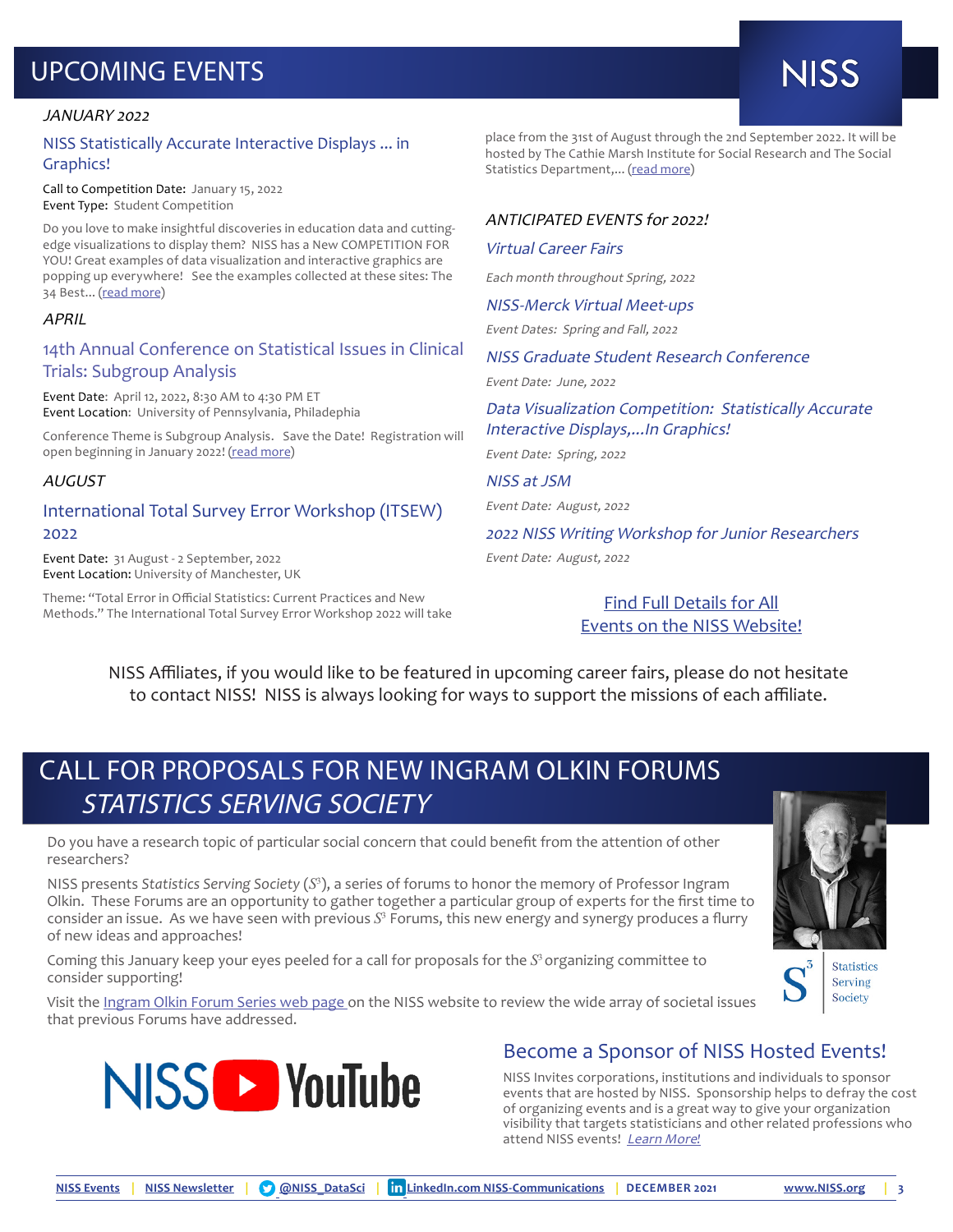#### NISS Postdoctoral Fellow / Early Career Researcher

The National Institute of Statistical Sciences (NISS) is a research institute focused on bringing advances in statistics to high priority projects with national / international impact. Early career researchers at NISS have the opportunity to work with researcher leaders to develop innovative statistical solutions to high impact problems and to see the impact as these solutions are implemented.

#### RESEARCH THAT MAKES A DIFFERENCE

NISS researchers make a difference by developing innovative data science technology and statistical modeling methodology for high priority projects at federal statistical agencies. Primary focus a of specific project may use statistical and AI modeling to analyze massive and high dimensional data, or develop models that integrate heterogeneous data types (satellite image, GIS, survey, theoretical or empirical model) or create statistical data visualizations. NISS Research Associates have received many awards for their contributions in innovation of statistical processes for key national statistics and indicators.

Appointments are for one year with expectation of renewal. Projects are not limited to the examples below.

Work with multidisciplinary team to formulate comprehensive technical approaches problem solving.

Develop, implement and test statistical/computational technologies for high-dimensional spatial, image, survey and/or administrative record data to create models for estimation and forecasting.

Conduct research to meet one of the following challenges:

- 1. Develop innovative models that integrate biological development/function (theoretical or empirical) models with historical patterns and current observed data.
- 2. Use deep learning technologies to analyze complex data and to create high-dimensional synthetic populations for research purposes that fully incorporate fine structure from large-scale original data.
- 3. Extend small-area estimation to time domain to allow interim predictions with model updating based on partial new information.
- 4. Create interactive graphics examples for federal data display that includes representation of uncertainty.

See the Job Announcement on the NISS website for all details. app[lication instructions and contacts.](https://www.niss.org/careers/niss-postdoctoral-fellow-early-career-researcher)

NISS anticipates new postdoc positions becoming available - details will be made available via the NISS website: <https://www.niss.org/careers-niss>



#### Affiliates! Post Your Job Announcements On the NISS Website!

A link to the Job Announcements page can be found at the bottom of of every page of the NISS website! Share your announcement with other organizations associated with NISS or other visitors to our website.Interested in the positions that have been posted?

Visit the [NISS Job Annoucements Page](https://www.niss.org/careers)

#### [Subscribe to this](https://www.niss.org/subscribe-our-newsletter)  [Newsletter!](https://www.niss.org/subscribe-our-newsletter)